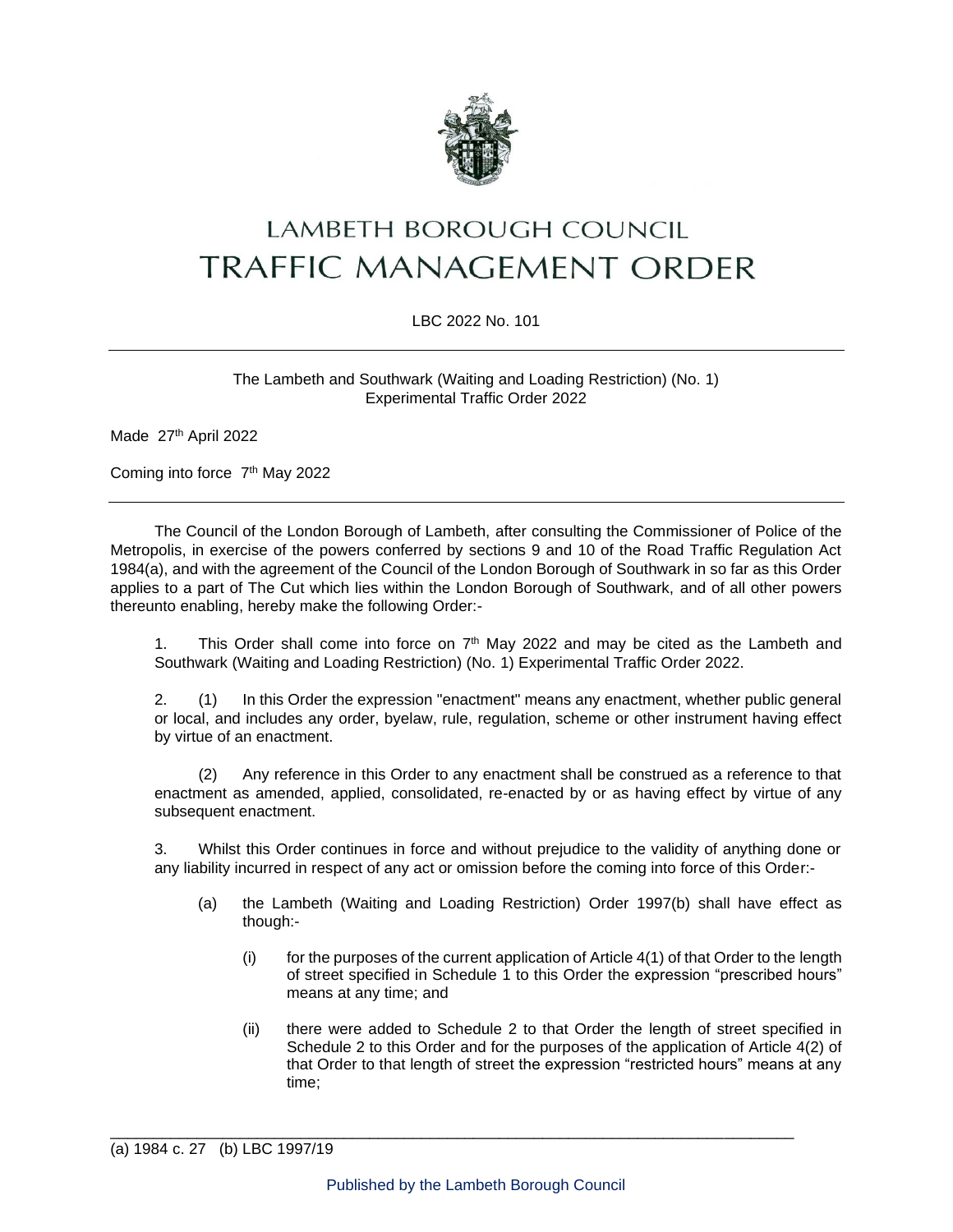(b) the London Borough of Southwark (Free Parking Places, Loading Places and Waiting, Loading and Stopping Restrictions) (Map-based) Order 2021(a) shall have effect as though for the purposes of the application of Article 16.2 of that Order to the length of street specified in Schedule 3 to this Order the expression "restricted hours" means at any time".

4. In pursuance of section 10(2) of the Road Traffic Regulation Act 1984, the Highway Network Manager or some other person authorised in that behalf by him, may, if it appears to him or that other person essential in the interests of the expeditious, convenient and safe movement of traffic, or in the interests of providing suitable and adequate on-street parking facilities, or for preserving or improving the amenities of the area through which any road affected by this Order runs, modify or suspend the operation of this Order or any provision of it, save that no modification shall make an addition.

Dated this twenty-seventh day of April 2022.

Ben Stevens Highway Network Manger

### **SCHEDULE 1**

The Cut, in the London Borough of Lambeth the north-west side, between a point 5.4 metres north-east of the north-eastern kerb-line of Greet Street and the party wall of Nos. 38 and 40 The Cut.

## **SCHEDULE 2**

The Cut, in the London Borough of Lambeth the north-west side, between a point opposite the north-eastern kerb-line of Short Street and the western kerb-line of Hatfields.

## **SCHEDULE 3**

The Cut, in the London Borough of Southwark the south-east side, between the north-eastern kerb-line of Short Street and a point opposite the western kerb-line of Hatfields.